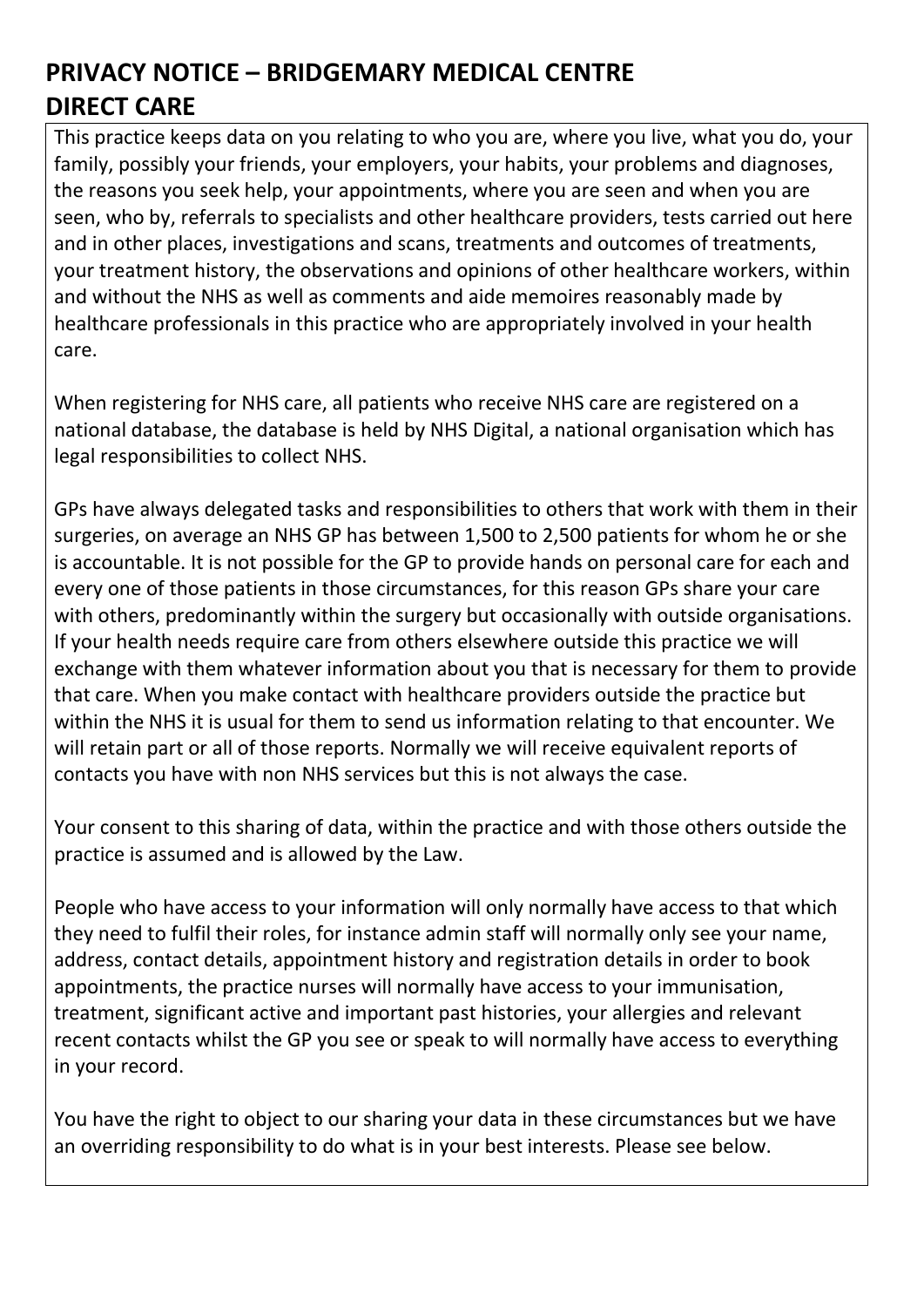We are required by Articles in the General Data Protection Regulations to provide you with the information in the following 9 subsections.

| 1) Data                | Dr Martin Asbridge and Partners                                               |
|------------------------|-------------------------------------------------------------------------------|
| <b>Controller</b>      | <b>Bridgemary Medical Centre</b>                                              |
| contact details        | 2 Gregson Avenue                                                              |
|                        | Gosport                                                                       |
|                        | <b>PO13 OHR</b>                                                               |
| 2) Data                | Jane Wright                                                                   |
| <b>Protection</b>      | <b>Practice Manager</b>                                                       |
| <b>Officer</b> contact | <b>Bridgemary Medical Centre</b>                                              |
| details                |                                                                               |
|                        |                                                                               |
| 3) Purpose of          | Direct Care is care delivered to the individual alone, most of which is       |
| the processing         | provided in the surgery. After a patient agrees to a referral for direct care |
|                        | elsewhere, such as a referral to a specialist in a hospital, necessary and    |
|                        | relevant information about the patient, their circumstances and their         |
|                        | problem will need to be shared with the other healthcare workers, such        |
|                        | as specialist, therapists, technicians etc. The information that is shared is |
|                        | to enable the other healthcare workers to provide the most appropriate        |
|                        | advice, investigations, treatments, therapies and or care.                    |
| 4) Lawful basis        | The processing of personal data in the delivery of direct care and for        |
| for processing         | providers' administrative purposes in this surgery and in support of direct   |
|                        | care elsewhere is supported under the following Article 6 and 9               |
|                        | conditions of the GDPR:                                                       |
|                        | Article $6(1)(e)$ ' necessary for the performance of a task carried out       |
|                        | in the public interest or in the exercise of official authority'.             |
|                        | Article 9(2)(h) 'necessary for the purposes of preventative or                |
|                        | occupational medicine for the assessment of the working capacity              |
|                        | of the employee, medical diagnosis, the provision of health or social         |
|                        | care or treatment or the management of health or social care                  |
|                        | systems and services"                                                         |
|                        |                                                                               |
|                        | Organisations and their employees will also respect and comply with their     |
|                        | obligations under the common law duty of confidence                           |
|                        |                                                                               |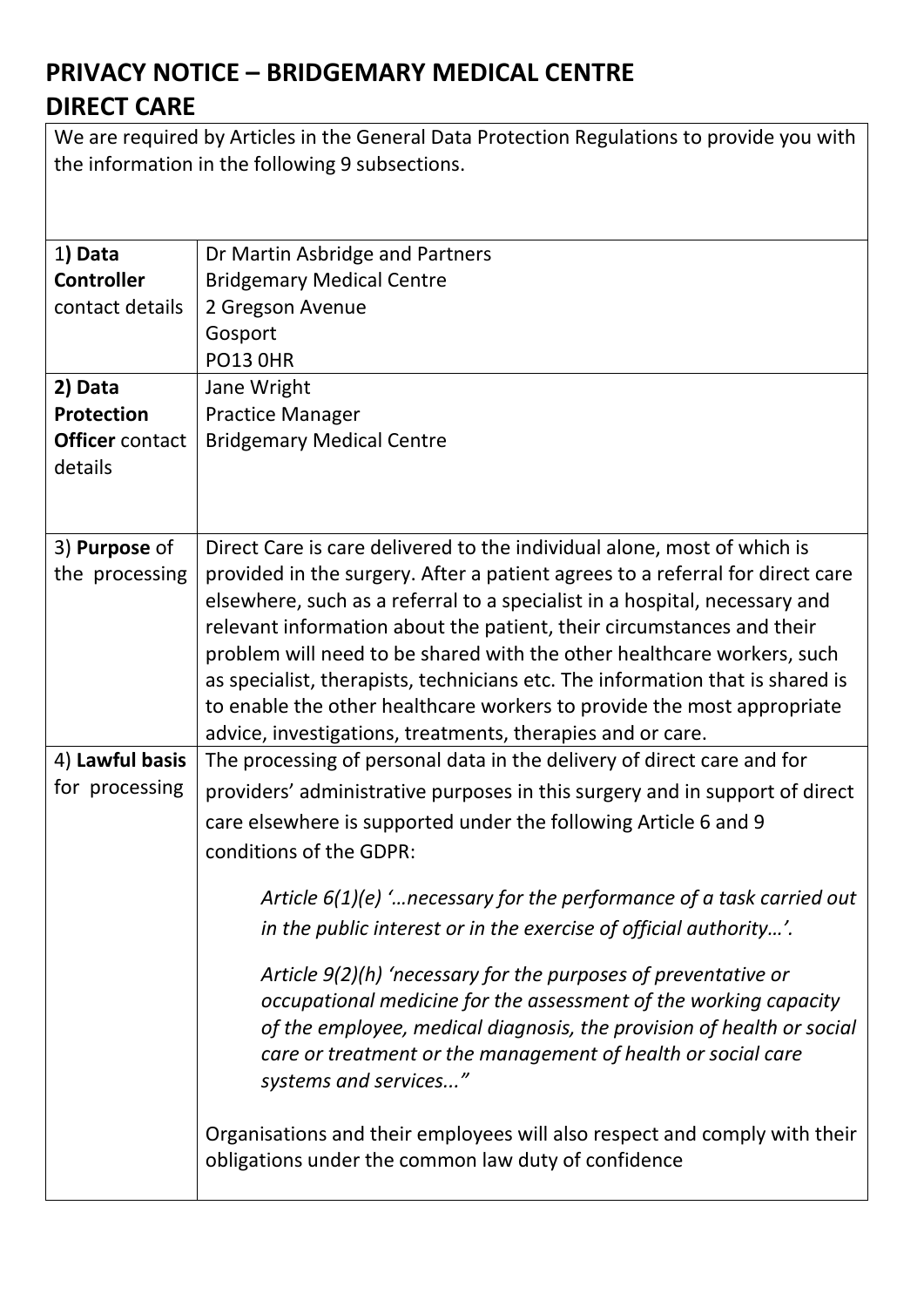| 5) Recipient or | The data will be shared with Health and care professionals and support     |
|-----------------|----------------------------------------------------------------------------|
| categories of   | staff in this surgery and at hospitals, diagnostic and treatment centres   |
| recipients of   | who contribute to your personal care.                                      |
| the processed   | <b>Care Homes/Nursing Homes</b>                                            |
| data            | Child and Adolescent Mental Health Service (CAMHS)                         |
|                 | Child Health                                                               |
|                 | Community Professional (Social Workers/District Nurse/Health Visitors)     |
|                 | <b>Continence and Stoma Service</b>                                        |
|                 | Coroner                                                                    |
|                 | <b>Care Quality Commission</b>                                             |
|                 | Third Party mailing company (name and address only) $-$ (Docmail) for      |
|                 | vaccination campaigns                                                      |
|                 | <b>GP Practices</b>                                                        |
|                 | Care and Health Information Exchange (Formerly known as Hampshire          |
|                 | Health Record)                                                             |
|                 | <b>Individual Funding Requests</b>                                         |
|                 | <b>Multi Disciplinary Teams</b>                                            |
|                 | <b>Out of Hours Services</b>                                               |
|                 | <b>Primary Care Services England</b>                                       |
|                 | Safeguarding                                                               |
|                 | Secondary Care (Hospitals)                                                 |
|                 | <b>Summary Care Record</b>                                                 |
| 6) Rights to    | You have the right to object to some or all the information being          |
| object          | processed under Article 21. Please contact the Data Controller or the      |
|                 | practice. You should be aware that this is a right to raise an objection,  |
|                 | that is not the same as having an absolute right to have your wishes       |
|                 | granted in every circumstance                                              |
| 7) Right to     | You have the right to access the data that is being shared and have any    |
| access and      | inaccuracies corrected. There is no right to have accurate medical records |
| correct         | deleted except when ordered by a court of Law. Please contact the          |
|                 | practice.                                                                  |
|                 |                                                                            |
| 8) Retention    | The data will be retained in line with the law and national guidance.      |
| period          | https://digital.nhs.uk/article/1202/Records-Management-Code-of-            |
|                 | Practice-for-Health-and-Social-Care-2016                                   |
|                 |                                                                            |
| 9) Right to     | You have the right to complain to the Information Commissioner's Office,   |
| Complain.       | you can use this link https://ico.org.uk/global/contact-us/                |
|                 |                                                                            |
|                 | or calling their helpline Tel: 0303 123 1113 (local rate) or 01625 545 745 |